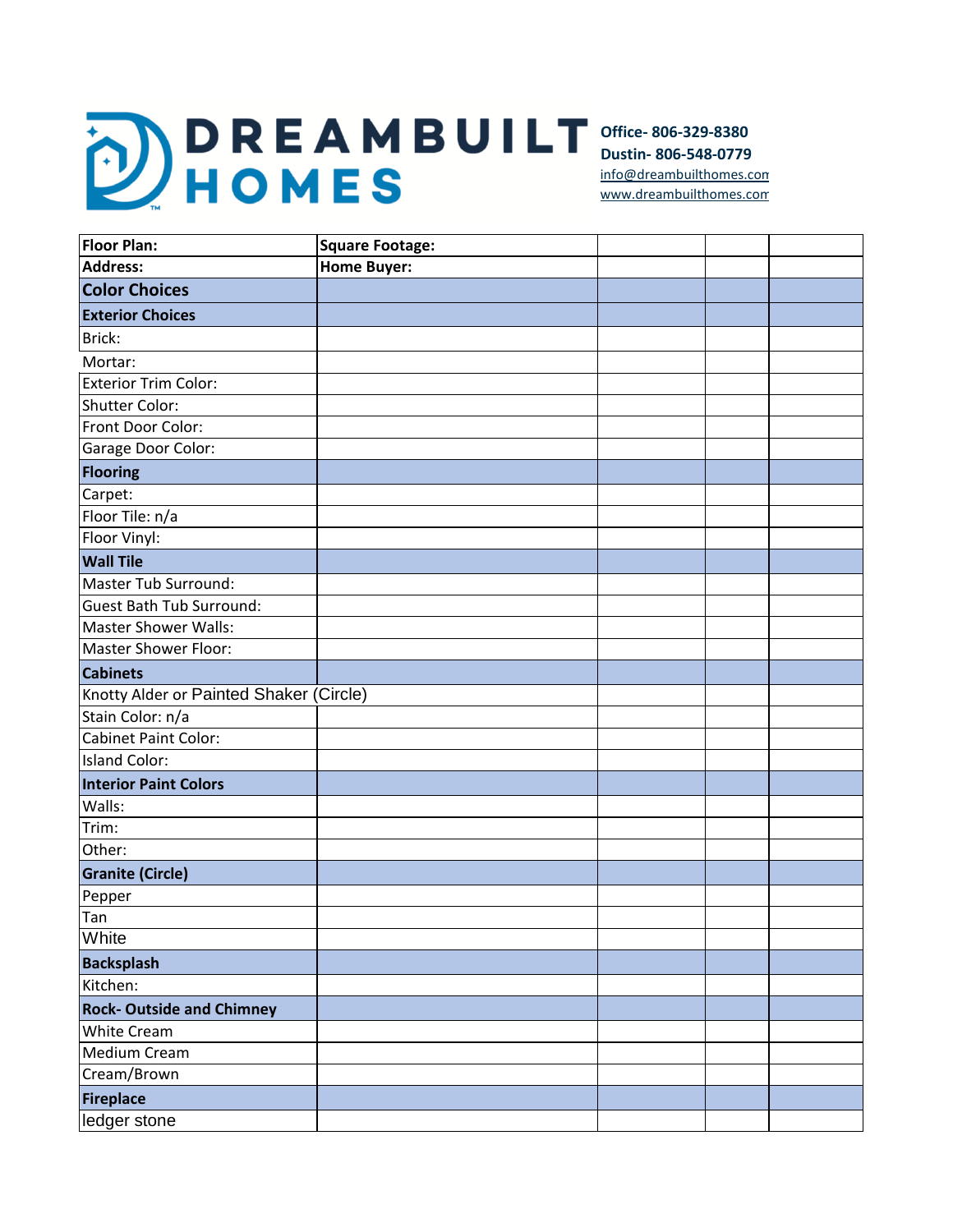| White Cream Rock                                                            |                   |                |                                                          |
|-----------------------------------------------------------------------------|-------------------|----------------|----------------------------------------------------------|
| Medium Cream Rock                                                           |                   |                |                                                          |
| Cream/Brown Rock                                                            |                   |                |                                                          |
|                                                                             | <b>Unit Price</b> | No. Units      | <b>Total Cost</b>                                        |
|                                                                             |                   |                |                                                          |
| <b>Starting Price</b> (Find this on the Floor Plan you choose)              |                   |                | \$                                                       |
| <b>Lot Cost</b>                                                             |                   |                | \$                                                       |
| <b>Exterior Design</b>                                                      |                   |                |                                                          |
| Superintendent Fee - Must be added to any house sold prior to paint         | 7500              | $\overline{0}$ | \$                                                       |
| Plan Change                                                                 | 1000              | 0              | \$                                                       |
| 7/12 Pitch                                                                  | 1500              | 0              | \$                                                       |
| 8/12 Pitch                                                                  | 2000              | 0              | \$                                                       |
| Brick exterior (white mortar)                                               | 1000              | 0              | \$                                                       |
| Painted Brick - Entire Home                                                 | 7000              | 0              | \$<br>$\overline{\phantom{a}}$                           |
| Dormer window                                                               | 1500              | 0              | \$<br>$\overline{\phantom{a}}$                           |
| Gable - (2 included)                                                        | 600               | 0              | \$<br>$\overline{\phantom{a}}$                           |
| <b>Rocked Gable</b>                                                         | 3000              | 0              | \$                                                       |
| <b>Rock Entry</b>                                                           | 2750              | 0              | \$                                                       |
| <b>Cedar Entry</b>                                                          | 3000              | 0              | \$                                                       |
| Vertical Siding front porch and side of house top half                      | 2000              | 0              | \$                                                       |
| Horiztonal Siding Top of Gable                                              | 450               | 0              | \$                                                       |
| Siding 3/4 Down Gable (each)                                                | 750               | 0              | \$                                                       |
| Twin window                                                                 | 600               | 0              | \$                                                       |
| Rectangle glass front door                                                  | 400               | 0              | \$                                                       |
| <b>Twin Front Door</b>                                                      | 600               | 0              | \$                                                       |
| 8 ft Front/Back Door (Each)                                                 | 800               | 0              | \$                                                       |
| Community Mail Box (Required in Preston Hollow, Viridian)                   | 400               | 0              | \$<br>$\overline{\phantom{a}}$                           |
| Mail Box - Metal                                                            | 400               | 0              | \$<br>$\overline{\phantom{a}}$                           |
| Mail Box - Brick (May be required in development)                           | 900               | 0              | \$<br>$\overline{\phantom{a}}$                           |
| Corner & Culdesac Lot Cost For Yard and Sidewalk                            | 3500              | 0              | \$                                                       |
| Well/Septic ONLY                                                            | 14000             | 0              | \$                                                       |
| Well, Septic, Extra Cement, Sprinkler & Sod                                 | 27500             | 0              | \$                                                       |
| Rock 4' up                                                                  | 3750              | 0              | \$                                                       |
| Patio Fireplace With Brick Wall                                             | 3750              | 0              | \$<br>$\overline{a}$                                     |
| Patio Fireplace on Existing Wall                                            | 3000              | 0              | \$                                                       |
| Patio Brick Wall No Fireplace                                               | 1500              | 0              | \$                                                       |
| 3 Car Garage                                                                | 8000              | 0              | $\overline{\mathcal{S}}$<br>$\qquad \qquad \blacksquare$ |
| Insulated Garage - Walls and Ceiling                                        | 2500              | 0              | \$<br>$\overline{\phantom{a}}$                           |
| Insulated Garage Door (per door)                                            | 600               | 0              | \$<br>$\overline{\phantom{a}}$                           |
| 2 ft Added to Depth of Garage                                               | 2000              | 0              | \$<br>$\overline{\phantom{a}}$                           |
| 2 ft Added to Width of Garage                                               | 2000              | 0              | \$<br>$\overline{\phantom{a}}$                           |
| Culd de sac                                                                 | 3500              | 0              | \$                                                       |
| Under \$200,000 - Buyers closing cost paid by seller (Subject to Appraisal) | 3500              |                | $\frac{1}{2}$<br>$\overline{\phantom{a}}$                |
| Over \$200,000 - Buyers closing cost paid by seller (Subject to Appraisal)  | 4500              |                | $0\sqrt{2}$<br>$\overline{\phantom{a}}$                  |
| <b>Interior Design</b>                                                      |                   |                |                                                          |
| Change paint color Walls & Ceiling (per room)                               | 400               |                | $0\vert\;$ \$<br>$\overline{\phantom{a}}$                |
| Vaulted Ceiling- specify location- Living room                              | 1200              | 0              | \$<br>$\overline{\phantom{a}}$                           |
| Pan Ceiling - specify location                                              | 1200              | 0              | \$                                                       |
| Faux Wood Beams in Pan Ceiling - specify location                           | 1500              | 0              | $\overline{\mathcal{S}}$                                 |
| 9' Ceilings Through Out                                                     | 2000              | 0              | \$                                                       |
| 9' Ceilings in LR, Dining & Kitchen                                         | 1000              | 0              | \$<br>$\overline{\phantom{a}}$                           |
| 10' Ceilings w/ 8' doors throughout home                                    | 5000              |                | $0\overline{\phantom{0}}$ \$<br>$\overline{\phantom{a}}$ |
| 10' Ceilings Living Room, Dining & Kitchen - if available                   | 1500              |                | $0$ \$<br>$\overline{a}$                                 |
| 12' living room                                                             | 1500              |                | $0\overline{\phantom{a}}$<br>$\overline{a}$              |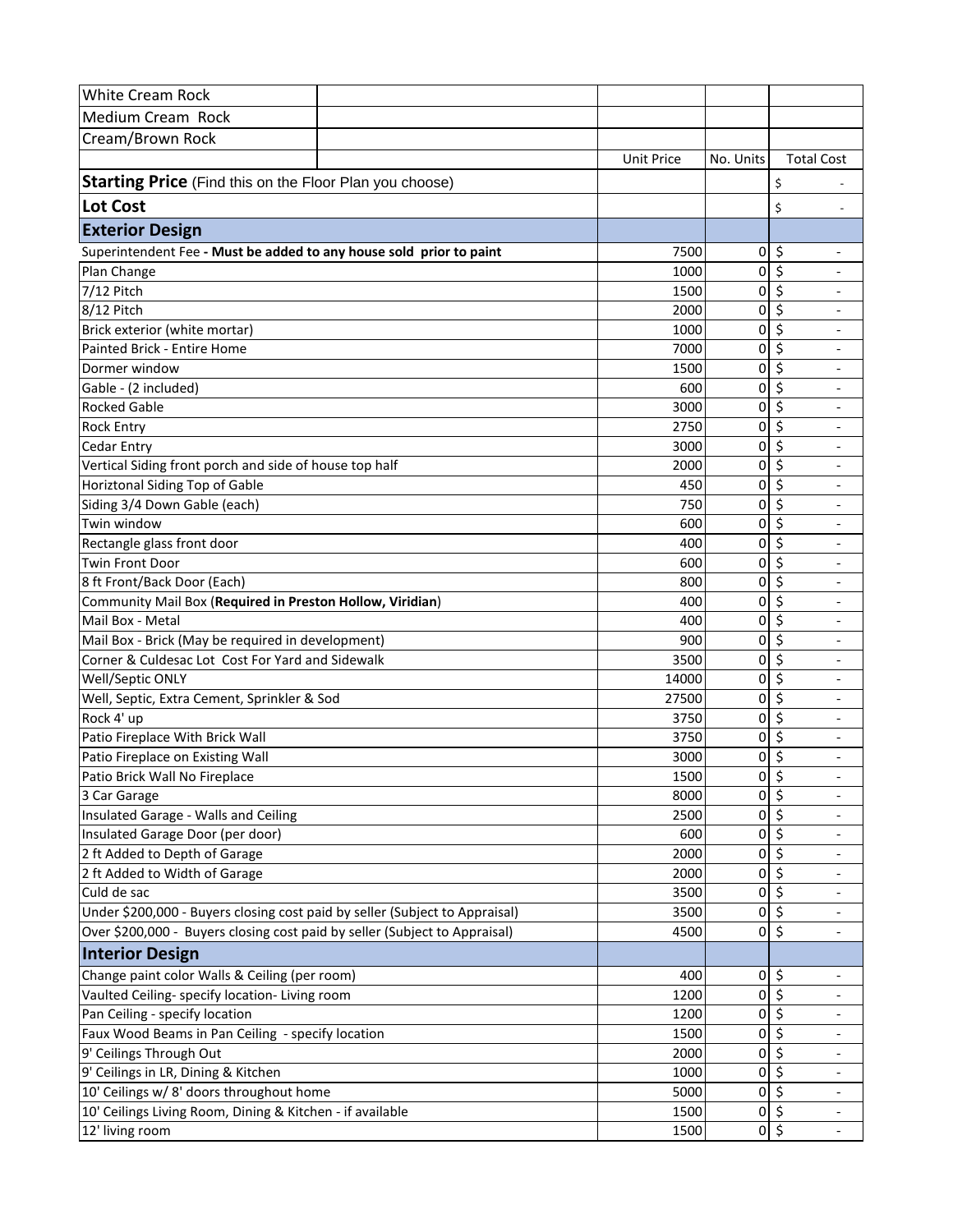| <b>Electric Fireplace</b>                                             | 1850    | $\Omega$                     | \$                                      |
|-----------------------------------------------------------------------|---------|------------------------------|-----------------------------------------|
| Fireplace in Living room                                              | 2800    | 0                            | \$                                      |
| Gas Fireplace Insert With Logs, Remote & Fan                          | 5000    | 0                            | \$                                      |
| Fireplace in Den with built ins                                       | 4500    | 0                            | \$<br>$\overline{\phantom{a}}$          |
| Rock Fireplace Mantel to Ceiling                                      | 1500    | 0                            | \$<br>$\overline{\phantom{a}}$          |
| <b>Rock Hearth</b>                                                    | 650     | 0                            | \$<br>$\overline{\phantom{a}}$          |
| Black Hardware/Fixture Package                                        | 1000    | 0                            | \$                                      |
| ORB Hardware/Fixture Package                                          | 1000    | 0                            | \$                                      |
| <b>Flooring package</b>                                               |         |                              |                                         |
| Standard Tile - Throughout Home Except Bedrooms or Second Living Area | 1500    | 0                            | \$<br>$\overline{\phantom{a}}$          |
| Vinyl - Throughout Home Except Bedrooms or Second Living Area         | 1500    | 0                            | \$<br>$\overline{\phantom{a}}$          |
| Wood Tile - Living Room & Halls                                       | 2400    | 0                            | \$<br>$\overline{\phantom{a}}$          |
| Standard Tile - Second Living Area                                    | 1000    | 0                            | \$                                      |
| Vinyl - Second Living Area                                            | 1000    | 0                            | \$                                      |
| Wood Tile - Second Living                                             | 1900    | 0                            | \$                                      |
| Wood Tile - Kitchen, Bathroom, Wood Tile                              | 2200    | 0                            | \$                                      |
| Standard Tile - Bedroom                                               | 750     | 0                            | $\overline{\mathsf{S}}$                 |
| Vinyl - Bedroom/office- Specify Location                              | 750     | 0                            | \$                                      |
| Wood Tile - Bedroom                                                   | 1200    | 0                            | \$                                      |
| <b>Kitchen Package</b>                                                |         |                              |                                         |
| Modern Design - Painted Cabinets / 2 Step Crown                       | 1500    | 0                            | \$                                      |
| <b>Built-in Single Oven</b>                                           | 2000    | 0                            | \$                                      |
| Tile Backsplash - Full                                                | 650     | 0                            | $\overline{\mathsf{S}}$                 |
| Pantry in Kitchen or Utility - Cabinet - Microwave in pantry          | 750     | 0                            | \$                                      |
| Pantry - (Framed with Door)                                           | 750     | 0                            | \$                                      |
| Venthood vented to outside Required with Gas                          | 750     | 0                            | \$                                      |
| Large Vent Hood Cabinet with Hidden Vent to Outside                   | 1000    | 0                            | \$<br>$\overline{\phantom{a}}$          |
| Cabinets to Ceiling with Glass and LED Lights                         | 2500    | 0                            | \$<br>$\overline{\phantom{a}}$          |
| <b>Bath Package</b>                                                   |         |                              |                                         |
| 3' Shower - Includes Door & Stone Floor                               | 3000    | 0                            | \$<br>$\overline{\phantom{a}}$          |
| Change Out Tub for 5' Shower - Includes Stone Floor & Shower Door     | 3000    | 0                            | \$                                      |
| <b>Remove Shower Make Closet</b>                                      | $-1500$ | 0                            | \$                                      |
| Tumbled Stone Or Subway Tile - Tub or Shower walls (each Tub/Shower)  | 750     | 0                            | \$                                      |
| Soaker Tub                                                            | 1000    | 0                            | \$<br>$\overline{\phantom{a}}$          |
| Double Sink in Guest Bathroom                                         | 1500    | 0                            | \$<br>$\overline{\phantom{a}}$          |
| Vanity Undermount Sink (per sink)- Master Bath Sinks                  | 200     | $0$ \$                       | $\overline{\phantom{m}}$                |
| Comfort Height Toliets (per toilet)                                   | 200     | $\overline{0}$               | $\overline{\mathcal{S}}$                |
| Linen Front - Specify Location                                        | 300     |                              | $0\vert$ \$<br>$\overline{\phantom{a}}$ |
| Add 1/2 Bath                                                          | 6000    |                              | $0\vert$ \$                             |
| Add 3rd Bath                                                          | 10000   | $\overline{0}$               | $\zeta$                                 |
| <b>Utility Package</b>                                                |         |                              |                                         |
| Sink in Utility Room                                                  | 2000    | $0\overline{\phantom{0}}$ \$ | $\overline{\phantom{a}}$                |
| <b>Gas Package</b>                                                    |         |                              |                                         |
| Gas Package - includes furnace, range, fireplace & water heater       | 3000    | $\overline{0}$               | \$<br>$\overline{\phantom{a}}$          |
| <b>Electrical Package</b>                                             |         |                              |                                         |
| Extra Recess Can Lights- Pre Construction - Specify Location          | 75      | $0\vert$ \$                  |                                         |
| Dimmer for Light - Specify Location                                   | 50      | 0                            | \$                                      |
| Extra Plug Outlet Inside or Outside - Specify Location                | 75      | 0                            | \$                                      |
| Extra Cable Outlet - Specify Location                                 | 75      | 0                            | \$                                      |
| Can Exterior Accent Lights                                            | 100     | 0                            | \$<br>$\overline{\phantom{a}}$          |
| <b>Exterior Coach Lights</b>                                          | 100     | 0                            | \$<br>$\overline{\phantom{a}}$          |
| Christmas Outlets wit Switch (2 Plugs in Eaves)                       | 400     |                              | $0\sqrt{2}$<br>$\overline{\phantom{a}}$ |